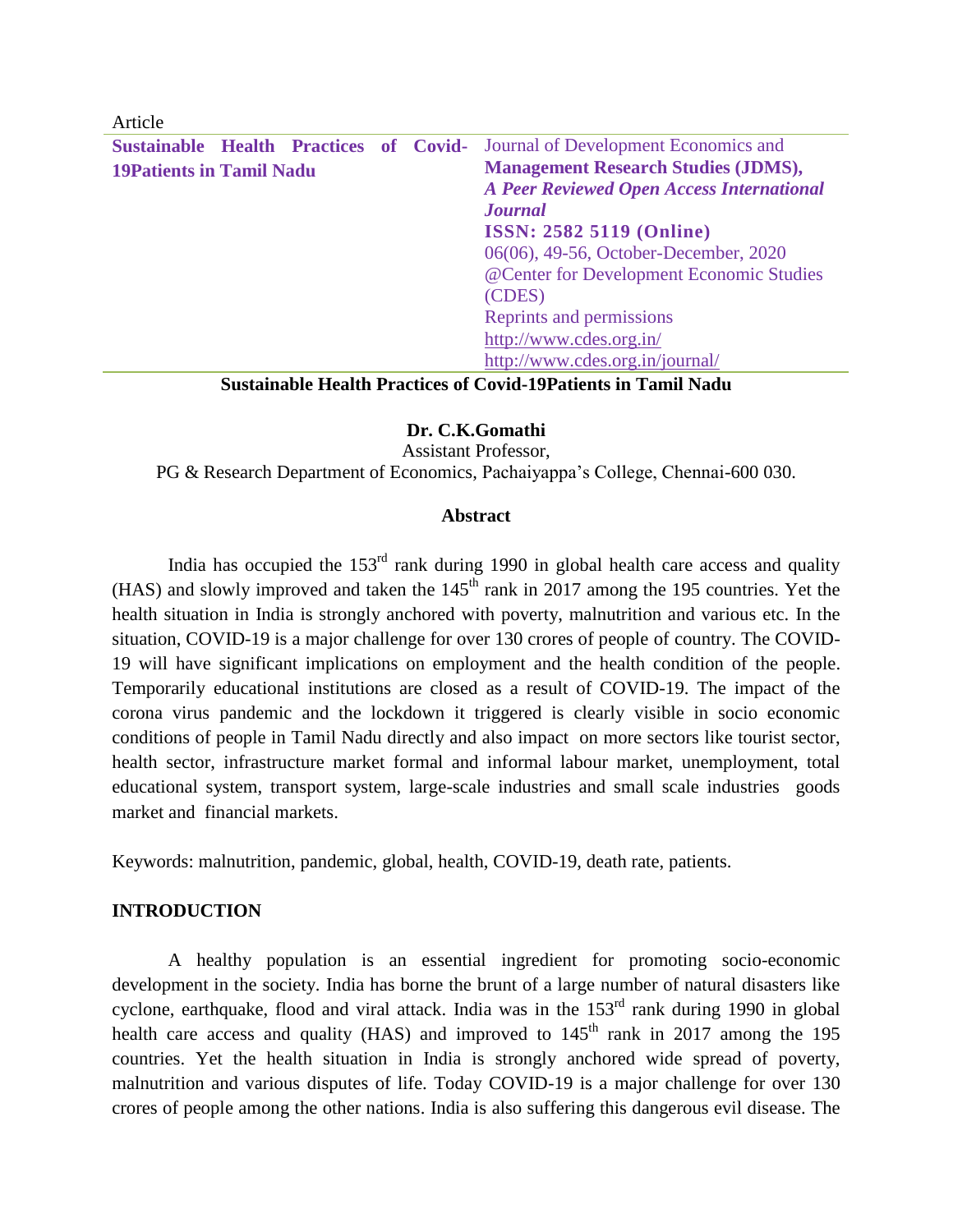comparative study of India and world countries while corona confirmed patients are very low in India and recovered also high i.e. 27% still this date and death rate was very low in India only 3% compare to other countries. Italy is first place of death rate and this data only for tentative one.

# **NEED FOR THE STUDY**

In Tamil Nadu, with a population of around 7.2 crore the availability of Covid-19 health care serving with utilisation by the people and government position in and other factors faced by the government like necessary equipment , hospitals, patient beds , ventilation doctors , drugs and other things like op patient and required food facilities. In Tamil Nadu till date about 2, 10,538 passengers were screened at the airports of Chennai, Trichy, Madurai and Coimbatore. The home quarantine was 1, 08,337. And 87,159 were completed 28 days quarantine follows up. Currently 1, 09,972 passengers have put home quarantine. And 145 1,917 are under hospital isolation. The government and private testing institute of preventive medicine and research. The State government began using the term 'single source' in their bulletins last Monday to prevent the pandemic from taking on a communal. Chennai district is highest corona effected patients totally 1248 cases compare to other districts and Coimbatore is second place and there is no corona effect in Krishnagiri district. Recovery of patients is very high in Chennai and also very low death rate of patients in Chennai. This necessitated undertaking this study of 'Sustainable Health Practices of Covid-19Patients in Tamil Nadu'.

# **COVID -19 IN TAMIL NADU**

The current COVID-19 crisis deeply impacts men, women, girls, boys and other genders differently. While majority of Patients' those who have died from the virus, people bear the brunt of disproportionate care burdens, disruptions in income and education, poor access to health and other essential services, greater risk of being dispossessed of land and property, and pay. For already living in poverty, these impacts can be a shock to their economic stability overall and impede their ability to purchase critical necessities, such as medicine and food. The COVID-19 crisis will have significant implications for state government economic empowerment, including the people Development and Prosperity (W-GDP) initiative, the Development Finance Corporation's initiative, and investment in Entrepreneurs Financing Initiative. The social norm manifestations of COVID-19 present an urgent need for governments, businesses, community leaders, and decision makers to act.

 Employment in the health sector disproportionately exposes them to COVID-19. It comprise about 70% of state health care workers and are front and center to exposure to COVID-19 and stigma within their communities for working near COVID patients'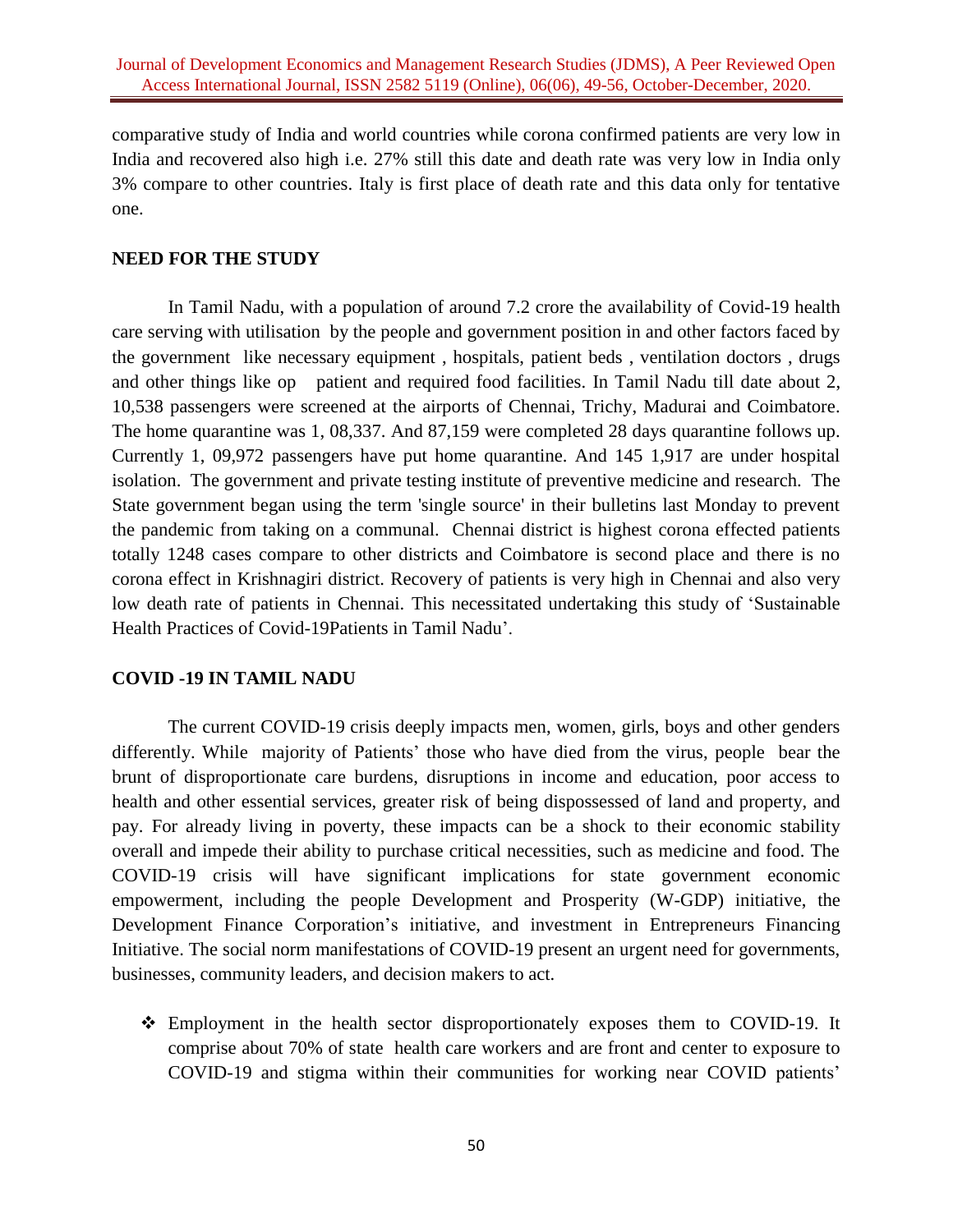Additionally, the global health workforce is 11%; lower pay means decreased ability to purchase necessary supplies or access care.

- $\triangle$  The disease hurts the people and healthcare systems, and under-investment holds systems back from preparedness in times of crisis.
- Unemployment over representation in the informal sector heightens during crises. The International Labor Organization estimates that 195 million jobs could be eliminated globally due to the pandemic effect of this corona virus.
- With a majority sectors are informal sectors labors are more predominated by women because more than 90% of people work under the informal work sector. So this covid-19 directly affect this sector employment.
- Further more than 6 crores of men and women labour around the state work in the informal sector and as low-wage workers, daily coolies and seasonal employment labours are more in Tamil Nadu.
- Employment that is vulnerable to elimination due to COVID-19 and which often lacks protections against exploitation and harassment. 13000 Migrant labour working in nonessential service industries such as food service and hospitality and domestic workers in predominantly female-heavy sectors (e.g., housekeeping, childcare) are particularly vulnerable to being laid off or exploited for their labor during COVID-19.
- During public health crises such as COVID-19, care burdens dramatically increase to include caring for the sick, vulnerable elderly family members, and children who are home due to school closures.
- $\hat{\mathbf{\cdot}}$  The virus from infected family members, but also reduces time spent on generating an income, operating a business, or other economic activity. The disproportionate impact on people due to COVID-19 threatens the stability of food security in the Tamil Nadu state. Most of labors comprise on average 43% of the agricultural workforce in poor livestock keepers.
- Limits to food supply could require countries to focus on domestic production, which puts at a greater economic disadvantage as their land rights are already less securing. Additionally, this will likely increase the risk of violence and exploitation by landlord sharecroppers and credit services in countries and state where social norms restrict labours from harvesting the land they own. If field laborers are not able to travel to farms to assist in planting, weeding, and harvesting, this could lead to increased demand for labor, which In addition to sell agricultural products in local and informal markets; as markets close due to the COVID-19 crisis will experience further losses in income. Violence increases in emergencies, impeding people from participating in economic activities. Stress and disruption caused by crises often exacerbate underlying norms that lead to gender-based violence. Sources in China, France, and elsewhere have already reported that cases of domestic violence have increased dramatically during the COVID19 crisis, particularly as a result of necessary stay-at-home measures. As in other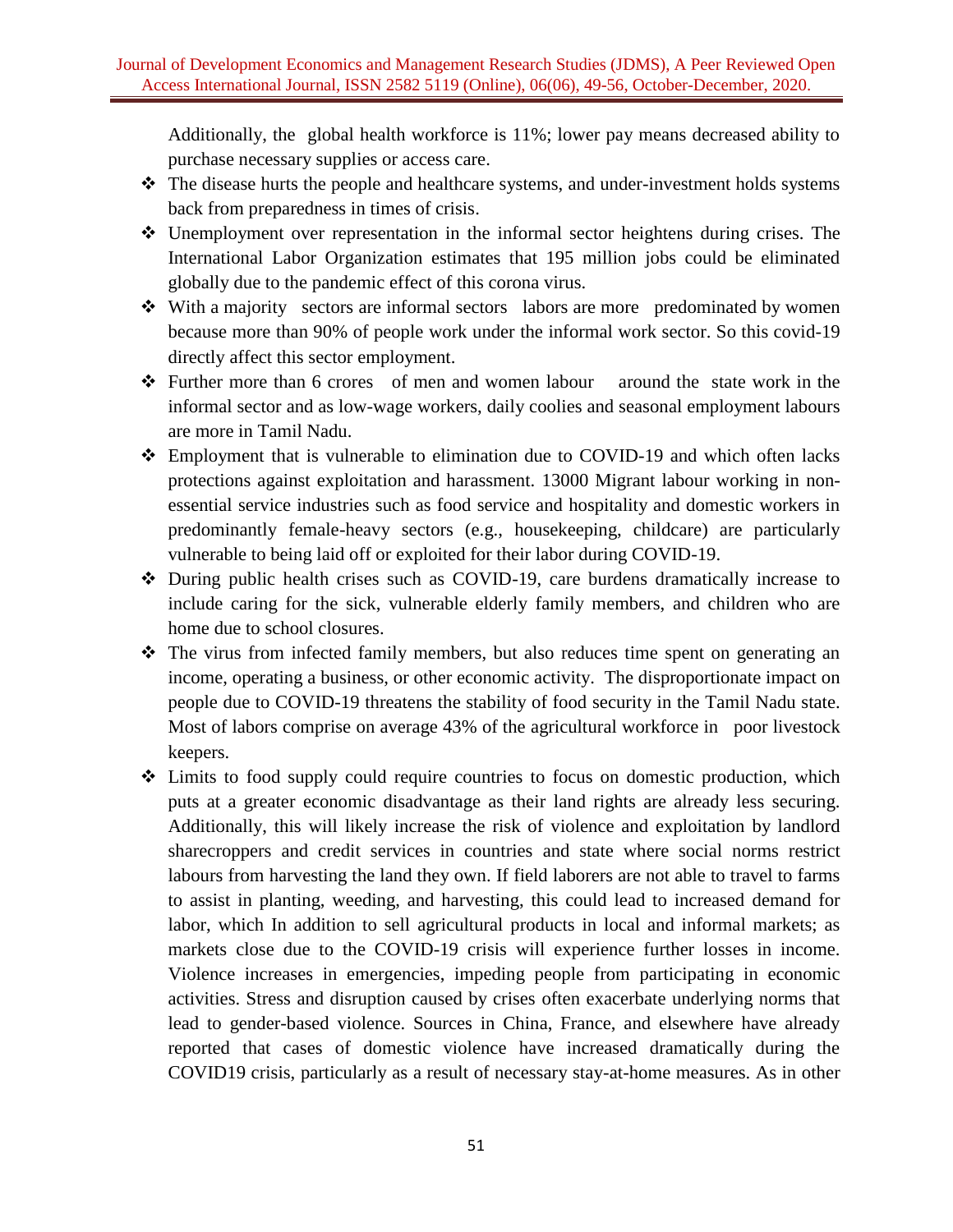types of crises, engaging in economic activities, decrease their productivity, and control over earnings to abusers.

- Education is disrupted by crises more than with lasting impacts on the skills and knowledge they need to succeed in the economy. During crises, education is likely to be disrupted with school closures. Often, they take on additional care giving responsibilities for state educational system, domestic labor, or other income-generating activities outside the home instead of continuing their learning. Temporary educational disruption as a result of a crisis such as COVID-19 can lead to permanent removal from school. Families being unable to pay school fees resulting from loss of income during the crisis, the loss of educational infrastructure such as peer networks and teachers are prominent concerns. This has long-term negative impacts on access to opportunities and resources to improve their lives and ultimately, on their educational, economic, and health outcomes. Unequal laws or practices regarding inheritance and property ownership regulations have an acute impact on women and girls during crises.
- \* Tamil Nadu government provide 1000 rupees and free ration goods system to each family this Lower pay means many people will have reduced ability to purchase necessary supplies needed to engage in preventative activities around COVID-19, purchase household necessities, or access crucial healthcare services – especially when access to affordable health services is already limited.
- The crisis will result in people inability to access critical cash transfers and other financial services via digital platforms currently being prioritized by governments in light of social distancing measures. The digital divide can also lead to challenges for people to engage in distance learning, for entrepreneurs to transition to e-commerce platforms and opportunities, and employees to engage in remote work necessary to maintain their jobs. Additionally,
- Resources diverted from existing services during this crisis will negatively impact state people health, raising economic implications. To respond to urgent health needs resulting from the COVID-19 pandemic, resources will be diverted away from ongoing programs supporting lifesaving health services. Additionally, access to services is hindered by overwhelmed health systems. This is compounded by people loss of income leading to decreased ability to access available health care.
- At a time when chronic and non-COVID related health concerns persist, this will have strong implications for men, boys, women's and girls' health and well-being, particularly on those with underlying medical conditions such as the elderly and persons living with disabilities. Poor health is inextricably tied ability to participate in economic activity and puts further strain on already overburdened infrastructure.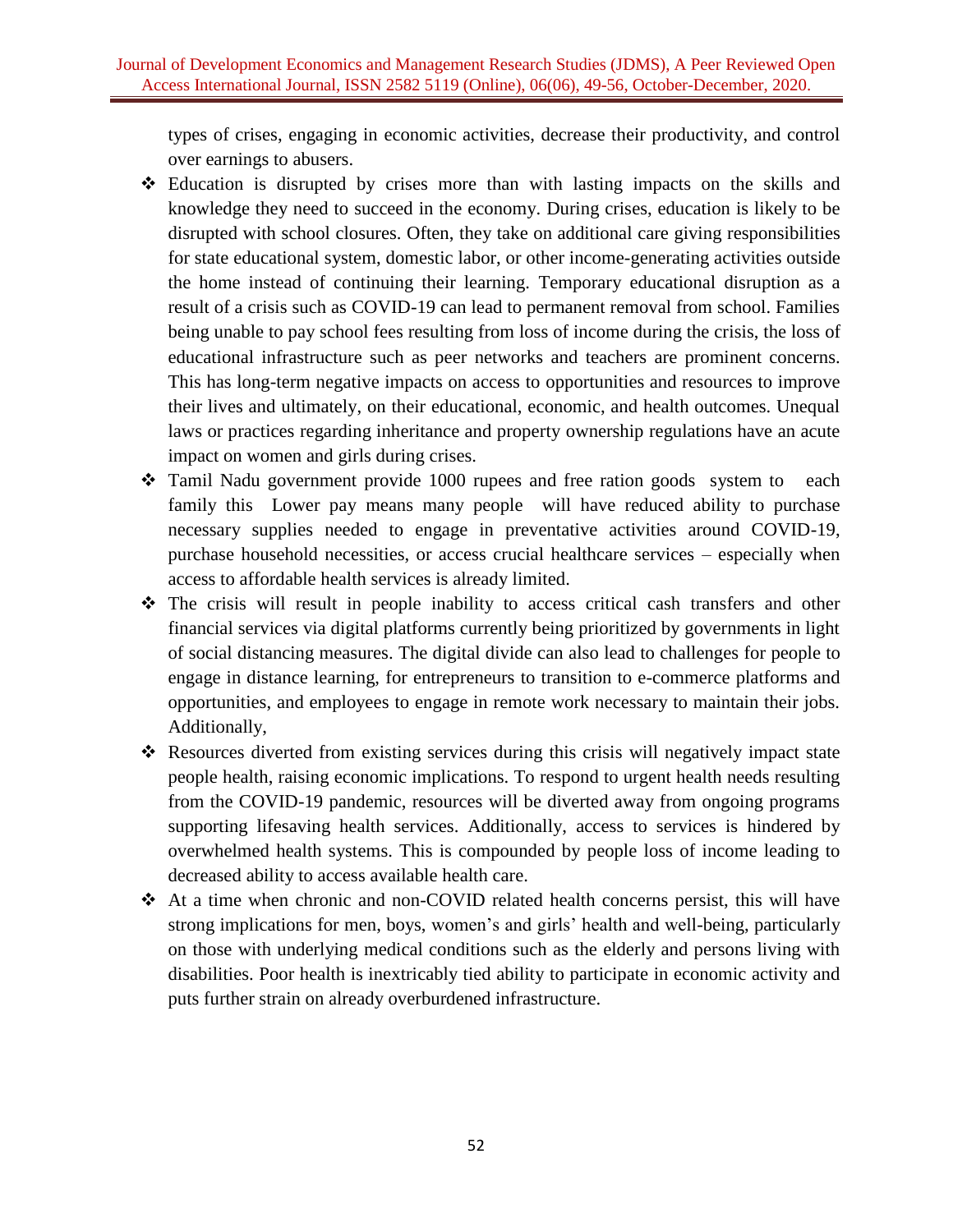#### **IMPACT ON COVID-19 IN TAMIL NADU**

The impact of the corona virus pandemic and the lockdown it triggered is clearly visible in socio economic conditions of Tamil Nadu state people directly affects physically and psychology of the people the following impact on more sectors mainly Tourist sector, health sector, infrastructure market formal and informal labour market ,unemployment, total educational system, transport system, large-scale industries and small scale industries goods market and financial markets. But there is still no clarity on the deeper impact that it is having across businesses and industrial sectors. Based on assessments made by different analysts and industry body here is an impact analysis in healthcare sector. The healthcare sector is at the epicenter of this unprecedented global pandemic challenge, and the private sector has risen to the occasion by offering to the government all the support it needs, testing support, preparation isolation bed for treatment of covind-19.

#### **Healthcare sector**

- $\checkmark$  While the public healthcare sector is fully prepared for every eventuality, it is also a reality that, unlike other sectors, the sector is facing a twin-burden:
- $\checkmark$  Investing additional manpower, equipment, consumables and other resources to ensure 100 per cent preparedness for safety in the hospital(s) and eventual treatment of patients, if needed.
- $\checkmark$  Experiencing a sharp drop in OP footfalls, elective surgeries.
- $\checkmark$  Private health sector units Loss of business trend is expect to foreseeable future (3to 6) months) in fact all sectors cost predominating 80% fixed expected losses and severe impact on cash flows.
- $\checkmark$  The government a fiscal stimulate industry will be looked at favorable also benefit from increased awareness about healthcare and more government focus endure is likely result.

Medical industry taker hit country import consumable's disposable, capital equipment including orthopaedic implant, gloves, syringe, bandage, due to more affected patients increased in Tamil Nadu particularly Chennai district. Due to the Covid-19 china economies adversely affecting the margin and profitability of Indian companies importing medical device for manufacturing finished product, upward pressure of medical device in the short term.

- o Past two years equity investor's skewed growth of market till came crashing down when the corona virus endemic broke out.
- o Market or economy seen pull back value strategies have always out performed arose market value cycles over last 15 years and our value fund has been able to generate long term returns for our investment.
- o Great impact on agricultural and agro bases industries
- o Industries both large scale and small- scale industries especially 12000 crores of informal labour in industrial sector were take time to reform.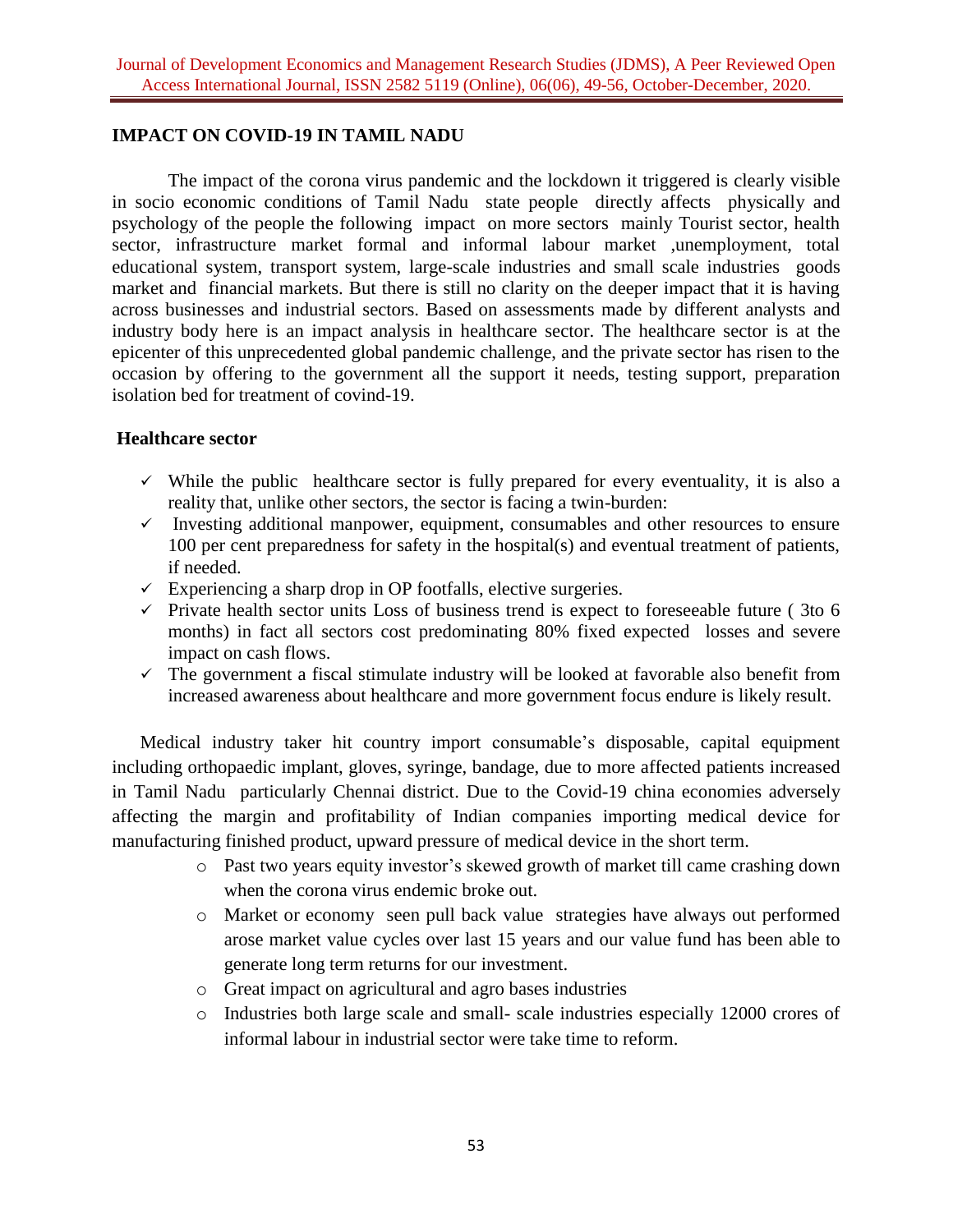- o Transport system directly affects goods market and sudden hike on prices against the poor economic society people so starvation lack of food to poor and migrated people
- o Heavy loss of income to government through cinema malls , shops toll gate tax , tax

# **Suggestions:**

- Ensure response and recovery efforts comply with analysis and integration requirement of the large-scale, small scale industries and Entrepreneurship and Economic Empowerment Act by making funds immediately available and directed towards efforts including, but not limited.
- Additional personnel and technical assistance to conduct public analyses Act into response and recovery efforts; and Ensure programs address the different impacts of the crisis on all the people , including on their employment, income, access to social safety nets and financial services, violence, property rights and security of land tenure, the capability to fully exercise their rights and influence decision-making, access to agricultural extension services and other support, access to education, and other factors affecting economic empowerment.
- Prioritize most corona virus affected districts the safe and other marginalized populations in decision-making processes related to COVID-19 responses, relief delivery, and recovery at all levels. This means actively engaged in developing community- and context-specific responses, and consulted through the various stages of program design, implementation, and evaluation.
- Fund and implement programming to address the specific economic impacts on affected especially lower income, migrant, and other marginalized people. This support should include the informal and formal sectors, and should expand funding to existing programs for the following:
- Maintaining and expanding existing cash transfer and broader subsidy programs, while also removing conditionality linked to students attending school or families delaying daughters' marriage, and their households are not driven deeper into poverty as a result of COVID-19;
- Supporting entrepreneurs and workers through stop-gap financing measures to firms experiencing losses due to COVID-19. Measures should include resources for entrepreneurs to pivot their businesses to e-commerce, promote remote working, and expand into high-demand markets due to COVID-19, as well as funding for financing and capital to support economic recovery. These efforts must include outreach to public and other marginalized populations to ensure they have meaningful access to financing, capital and other financial services at the same rate as men;
- Prioritizing consumer protection safeguards, especially at microfinance level, to ensure affected people not driven into a cycle of debt in response to COVID-19. Where possible, prioritize cash- and savings-led approaches to support very poor populations;
- Ensuring supply chains take measures to promote job security in light of the instability resulting from COVID-19 and enact protections to prevent the exploitation of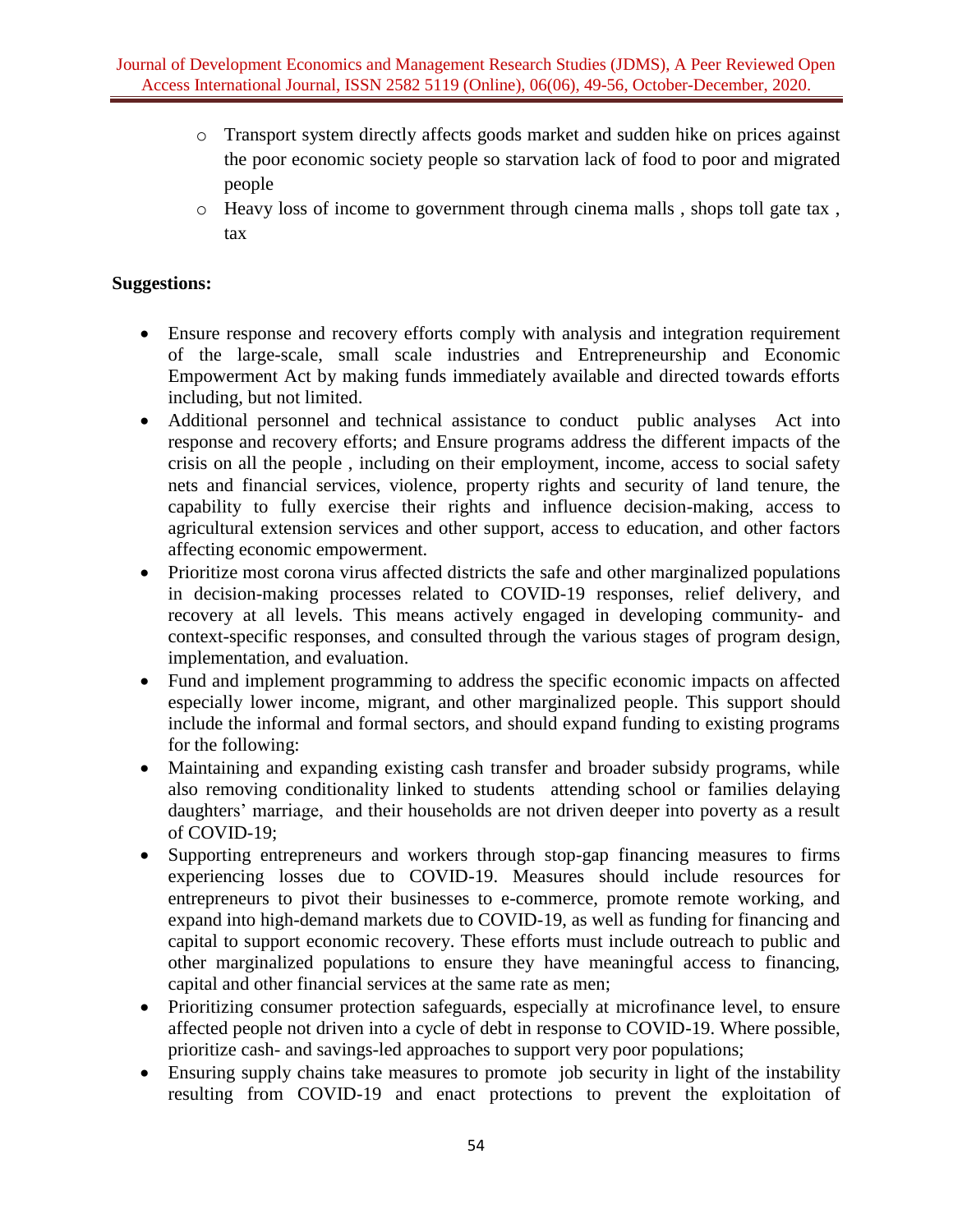marginalized populations that may be exacerbated under COVID-crisis circumstances. This includes ensuring fair wages, decent work conditions, and other protections are in place for workers both in the workplace as well as those working from home; e. Investing in training, skills development, and job placement programs for women to access jobs in industries responsive to COVID-19 (e.g., health care product manufacturing, information and communications technology, and food and accommodations);

- Addressing and minimizing disruptions to student's education and higher research institution taking special measures to ensure so that their future economic opportunities are not diminished
- Investing in technological solutions to promote employment and entrepreneurship during the COVID19 crisis, including funding and skills building to narrow the digital divide and increase people access to digital tools and platforms; and
- Ensuring any agricultural financial and technical assistance targets farmers and agricultural workers, including small-scale farms, and promote increased access to laborsaving, friendly technology. Provide food assistance to the poorest and most vulnerable populations during this crisis.
- Integrate mitigation plan as well as 'Do No Harm' principles into all COVID-19 emergency response funding and action plans. Funding should be directed to support ongoing programming to increase prevention and to support survivors in the face of likely increases in violence, such as domestic or intimate partner violence during social distancing and lockdowns due to economic hardship or other factors.
- Allocate funding to ensure that social services such as health, education, and other carerelated functions can continue at levels prior to the disease outbreak, anticipating that countries whose economies have been heavily impacted by COVID-19 will not be able to fund social services at the same levels. Debt relief measures and other financing cannot come at the expense of social service expenditure.
- Continue and increase support for longer-term initiatives that advance social norms and infrastructure, such as childcare services and programs to support involvement of public, particularly given their additional time at home under stay-at-home measures, disproportionate unpaid care burdens. These measures should also support prevention of public -based discrimination and violence and promote people voice and leadership at all levels.
- Require rigorous monitoring, evaluation, and learning, including the use of standard indicators to assess the extent to which Tamil Nadu. Government strategies, projects, activities, and programs responding to COVID-19 either widen or narrow gaps in the economy and more broadly. Foreign assistance programs addressing COVID-19 impacts, and additional accountability mechanisms to ensure implementation.